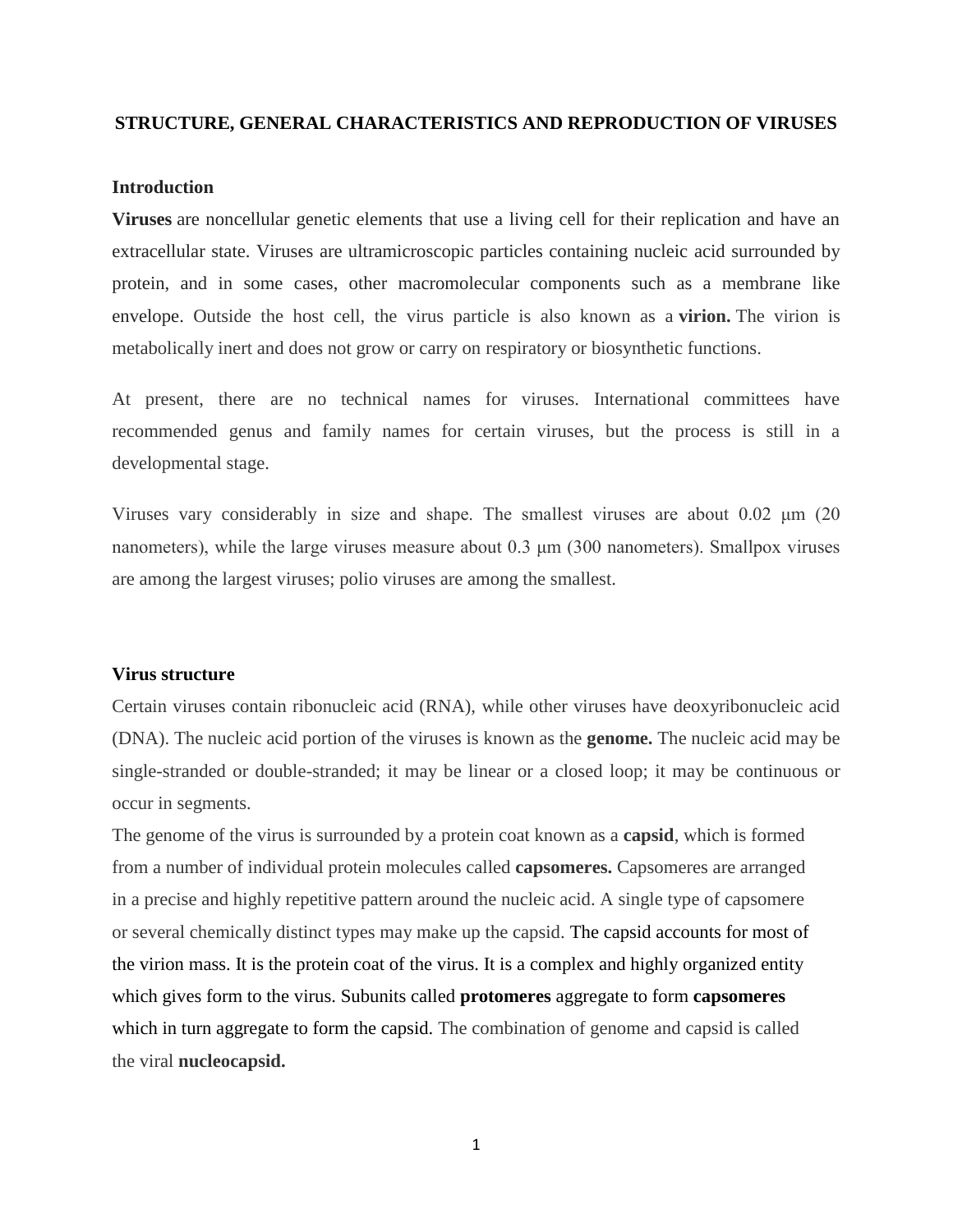A number of kinds of viruses contain **envelopes.** An envelope is a membrane-like amorphous structure composed of lipid, protein and carbohydrate which lies to the outside of the capsid. The envelope contains a mosaic of antigens from the virus and from the host cell (obtained from the host cell during the replication process). The envelope encloses the nucleocapsid. A naked virus is one without an envelope. The envelope contains viral-specified proteins that make it unique. Among the envelope viruses are those of herpes simplex, chickenpox, infectious mononucleosis and HIV.

Projections from the envelope are known as **spikes.** These are glycoprotein projections which have enzymatic and/or adsorption and/or hemagglutinating activity. They arise from the envelope and are highly antigenic. The spikes sometimes contain essential elements for attachment of the virus to the host cell. The virus of AIDS, the human immunodeficiency virus, uses its spikes for this purpose.

### **Virus Morphology (Symmetry) with examples described in Fig. 1 below**

- 1. Icosahedral -The protomeres aggregate in groups of five or six to form the capsomere. In electron micrographs, capsomeres are recognized as regularly spaced rings with a central hole. The shape and dimensions of the icosahedron depends on characteristics of its protomeres. All icosahedral capsids have 12 corners each occupied by a penton capsomere and 20 triangular faces, each containing the same number of hexon capsomeres. Among the icosahedral viruses are those that cause yellow fever, HIV, polio, and head colds. Icosahedral symmetry is identical to cubic symmetry.
- 2. Helical (Like spring or coil) -The protomeres are not grouped in capsomeres, but are bound to each other so as to form a ribbon-like structure. This structure folds into a helix because the protomeres are thicker at one end than at the other. The diameter of the helical capsid is determined by characteristics of its protomeres, while its length is determined by the length of the nucleic acid it encloses. The virus that causes tobacco mosaic disease, for example, has **helical symmetry.** In this case, the nucleocapsid is wound like a tightly coiled spiral. The rabies virus also has helical symmetry.

2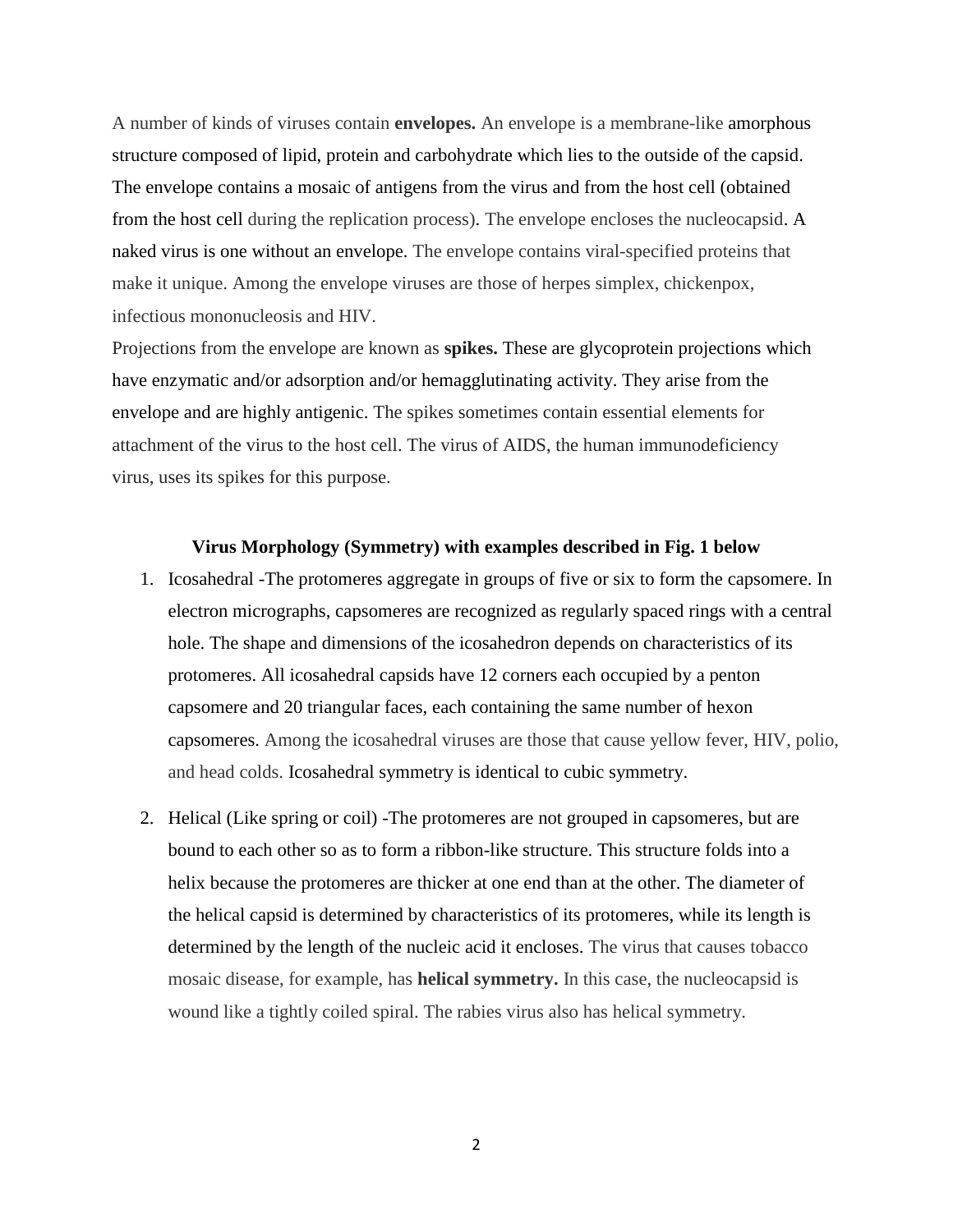

*An array of viruses. (a) The helical virus of rabies. (b) The segmented helical virus of influenza. (c) A bacteriophage with an icosahedral head and helical tail. (d) An enveloped icosahedral herpes simplex virus. (e) The unenveloped polio virus. (f) The icosahedral human immunodeficiency virus with spikes on its envelope*.

3. Complex -e.g., that exhibited by poxvirus and rhabdovirus. This group comprises all those viruses which do not fit into either of the above two groups.



Rhabdoviridae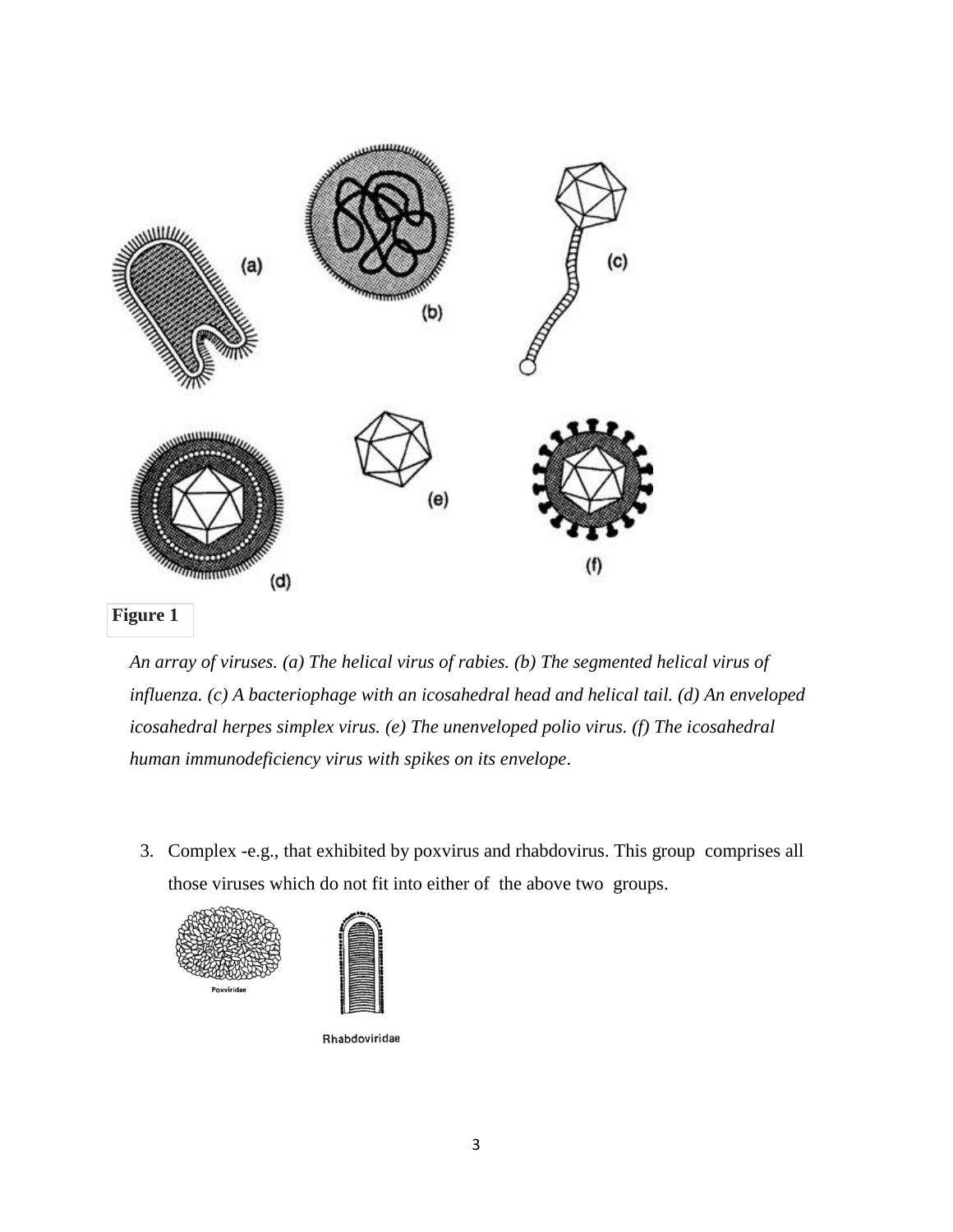# *Structure*

Because most viruses are extremely well adapted to their host organism, virus structure varies greatly. However, there are some general structural characteristics that all viruses share.



# **General virus structure**

All viruses have a capsid or head region that contains its genetic material. The capsid is made of proteins and glycoproteins. Capsid contruction varies greatly among viruses, with most being specialized for a particular virus's host organism. Some viruses, mostly of the type infecting animals, have a membranous envelope surrounding their capsid. This allows viruses to penetrate host cells through membrane fusion. The virus's genetical material rests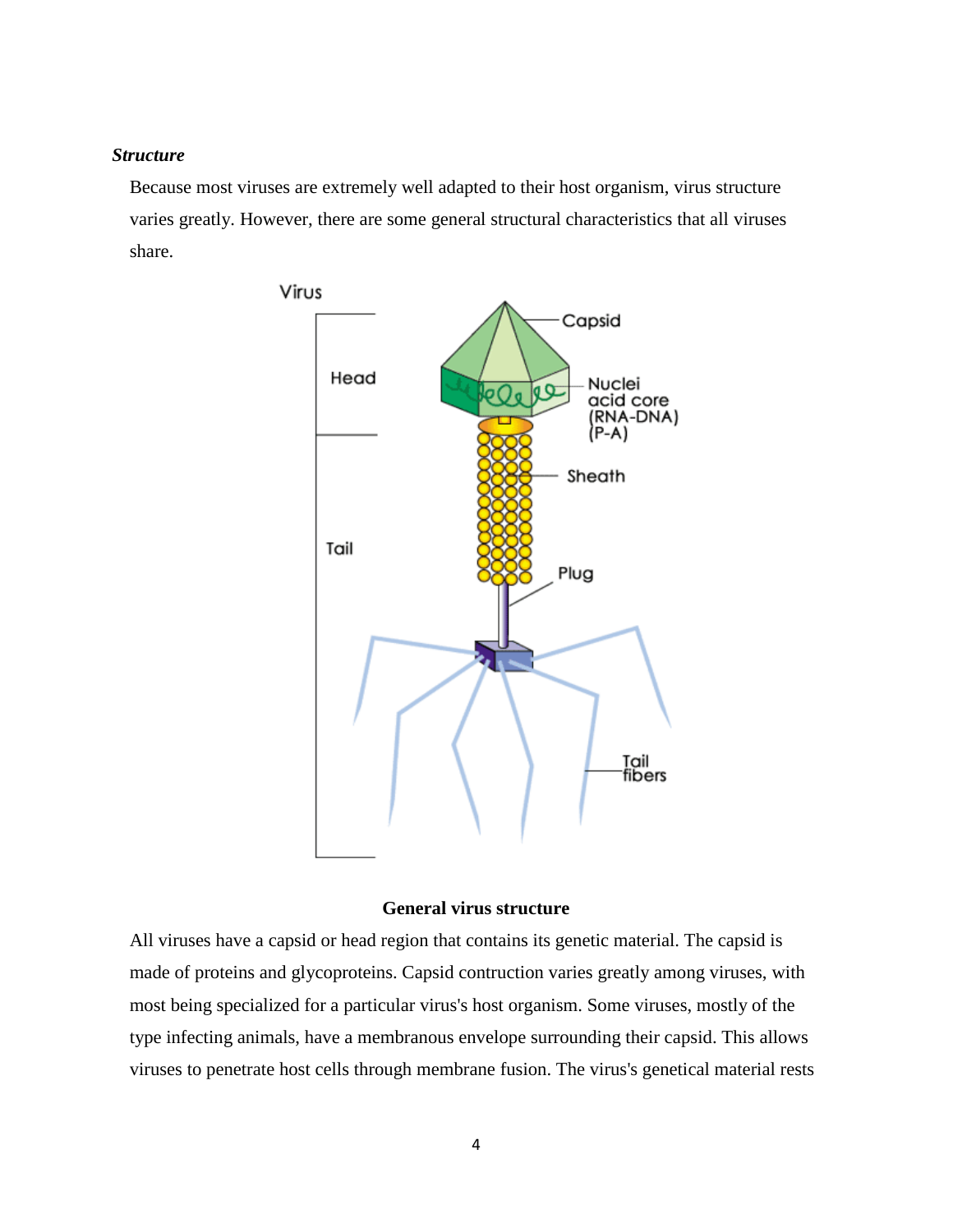inside the capsid; that material can be either DNA, RNA, or even in some cases a limited number of enzymes. The type of genetic material a virus contains is used in classification. In addition to the head region, some viruses, mostly those that infect bacteria, have a tail region. The tail is an often elaborate protein structure. It aids in binding to the surface of the host cell and in the introduction of virus genetic material to the host cell.

# *Virus "Life" Cycles*

For the **release** of new viral particles, any of a number of processes may occur. For example, the host cell may be "biochemically exhausted," and it may disintegrate, thereby releasing the virions. For enveloped viruses, the nucleocapsids move toward the membrane of the host cell, where they force themselves through that membrane in a process called **budding.** During budding, a portion of cell membrane pinches off and surrounds the nucleocapsid as an envelope. The replication process in which the host cell experiences death is called the **lytic cycle** of reproduction. The viruses so produced are free to infect and replicate in other host cells in the area.

**Lysogeny.** Not all viruses multiply by the lytic cycle of reproduction. Certain viruses remain active within their host cells for a long period without replicating. This cycle is called the **lysogenic cycle.** The viruses are called **temperate viruses**, or **proviruses**, because they do not bring death to the host cell immediately. In lysogeny, the temperate virus exists in a latent form within the host cell and is usually integrated into the chromosome. Bacteriophages that remain latent within their bacterial host cell are called **prophages.** This process is a key element in the recombination process known as **transduction.**

An example of lysogeny occurs in **HIV infection.** In this case, the human immunodeficiency virus remains latent within the host T-lymphocyte. An individual whose infection is at this stage will not experience the symptoms of AIDS until a later date.

**Bacteriophages** are viruses that multiply within bacteria. These viruses are among the more complex viruses and have been use to study the life cycles of viruses in their host cells. They often have icosahedral heads and helical tails. The virus that attacks and replicates in *Escherichia coli* has 20 different proteins in its helical tail and a set of numerous fibers and "pins." Bacteriophages contain DNA and are important tools for viral research.

5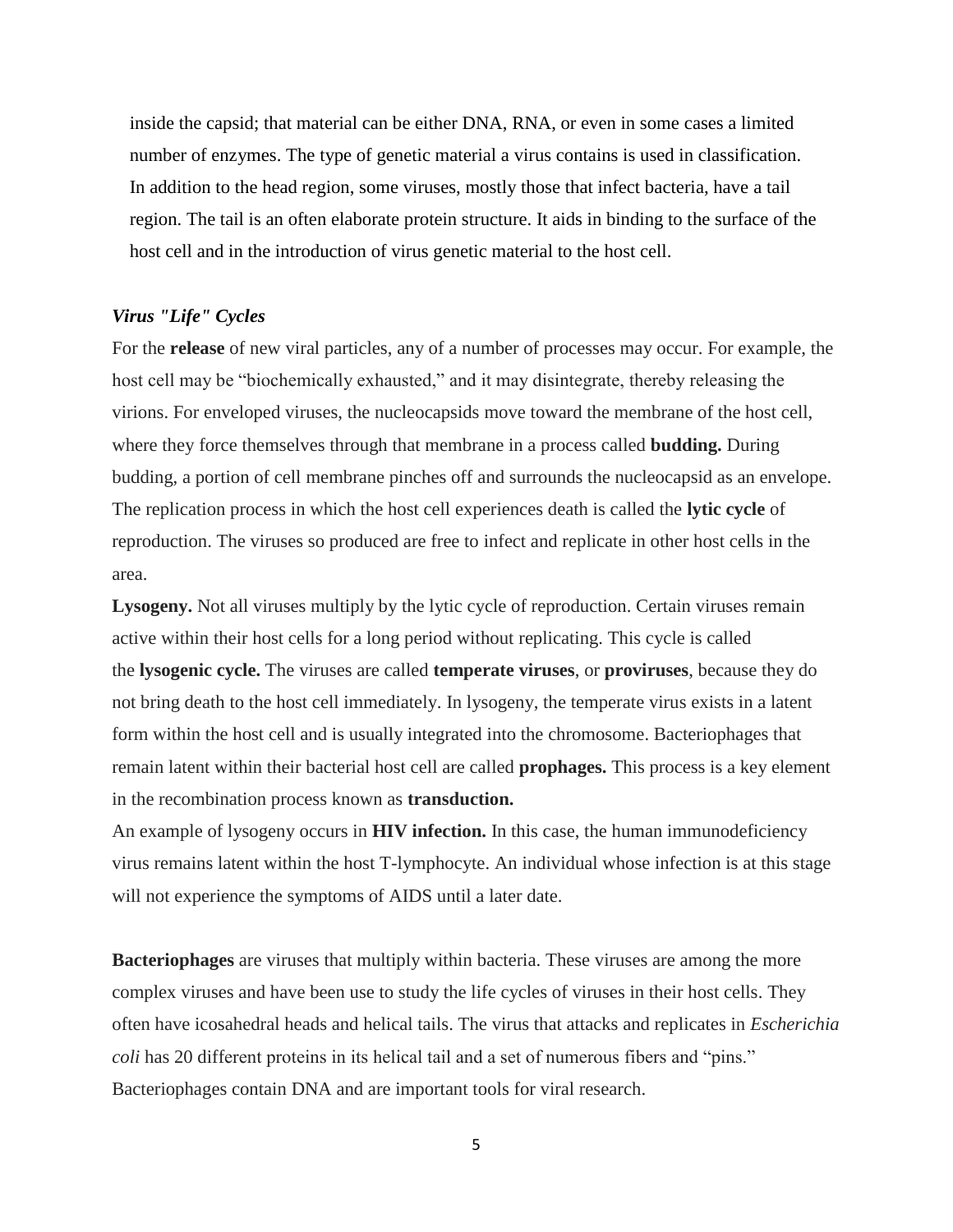

#### **Lytic and Lysogenic Cycles**

As shown in Fig. 2, the virus must first attach itself to the host cell. This is usually accomplished through special glycoprotiens on the exterior of the capsid, envelope or tail. Next, penetration occurs, either of the whole virus or just the contents of the capsid. If the entire capsid enters, the genetic material must be uncoated to make it available to the cell's replication machinery. Replication of genetic material takes place, as well as the production of capsid and tail proteins. Once all of the necessary parts have been replicated, individual virus particles are assembled and released. Release often takes place in a destructive manner, bursting and killing the host cell. Some viruses have a slightly more complicated replication cycle involving lytic and lysogenic phases. The lytic phase is similar to that described above, with virus particles infecting and being replicated. In the lysogenic phase, however, viral genetic material that has entered the host cell becomes incorportated in the cell and lies dormant. It is passed on to the progeny of the infected cells. Eventually, the lytic phase will start again, and cells that were never infected themselves, but carry the viral genetic material will begin to produce new virus particles.